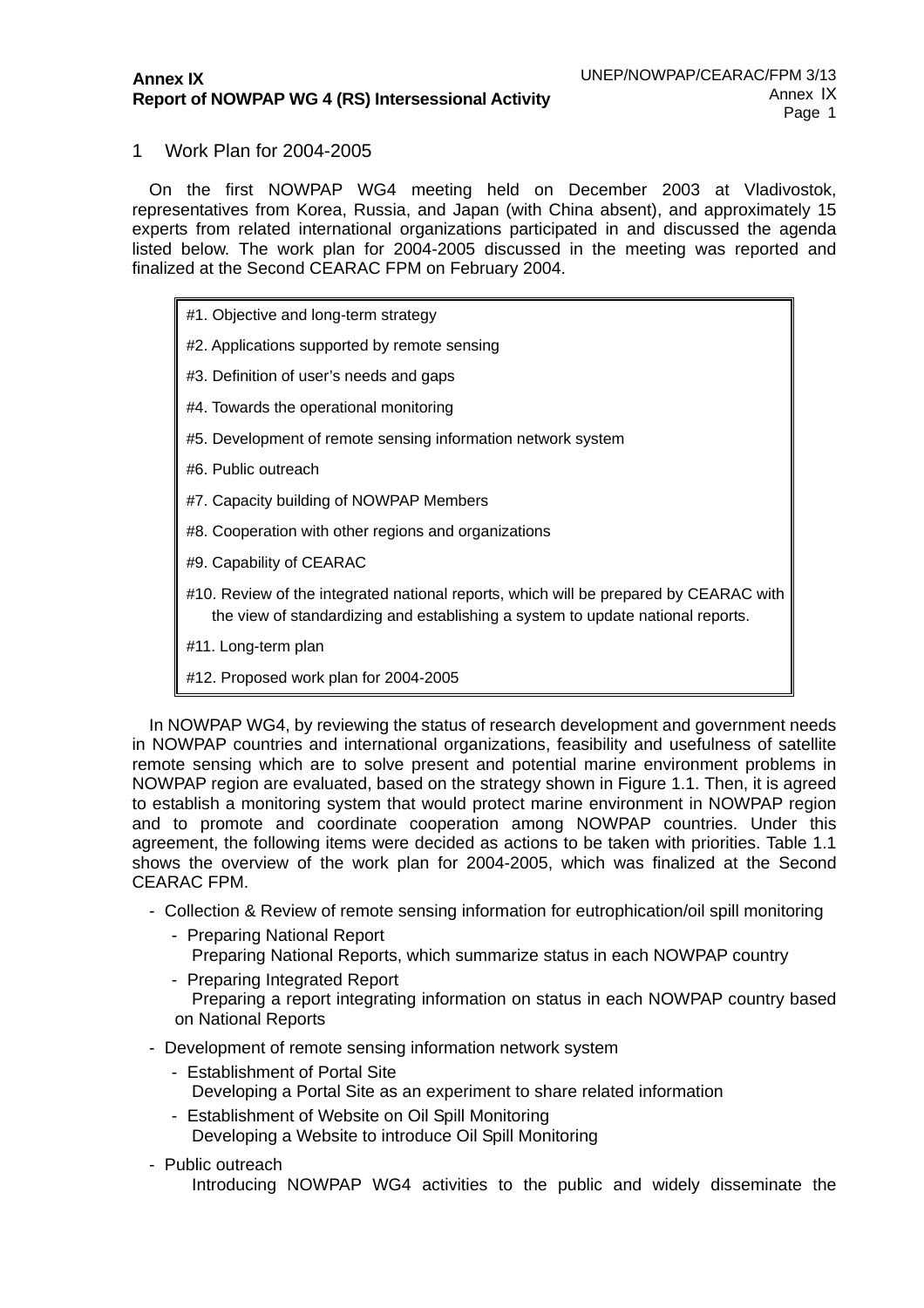usefulness of satellite remote sensing for marine environment monitoring and the importance of efforts towards its practical use.



Figure 1.1 Diagram of Long-term Strategy

Table 1.1 Work Plan for 2004-2005

|                                                                                                          |                                                        | 2004               |                 |             | 2005               |                    |  |
|----------------------------------------------------------------------------------------------------------|--------------------------------------------------------|--------------------|-----------------|-------------|--------------------|--------------------|--|
|                                                                                                          |                                                        | FPM <sup>2nd</sup> |                 | $WG4^{2nd}$ | FPM <sup>3rd</sup> | WG4 <sup>3rd</sup> |  |
| Collection &<br>Review of<br>remote sensing<br>information for<br>eutrophication/oil<br>spill monitoring | Preparing<br>National Report                           |                    |                 |             |                    | ∘∩                 |  |
|                                                                                                          | Preparing<br>Integrated Report                         |                    |                 |             |                    |                    |  |
| Development of<br>remote sensing<br>information<br>network system                                        | Establishment of<br><b>Portal Site</b>                 |                    |                 |             |                    | ◯                  |  |
|                                                                                                          | Establishment of<br>Website on Oil<br>Spill Monitoring |                    | ŀΟ              |             |                    |                    |  |
| <b>Public Outreach</b>                                                                                   |                                                        |                    | Newsletter No.1 |             |                    | Newsletter No.2    |  |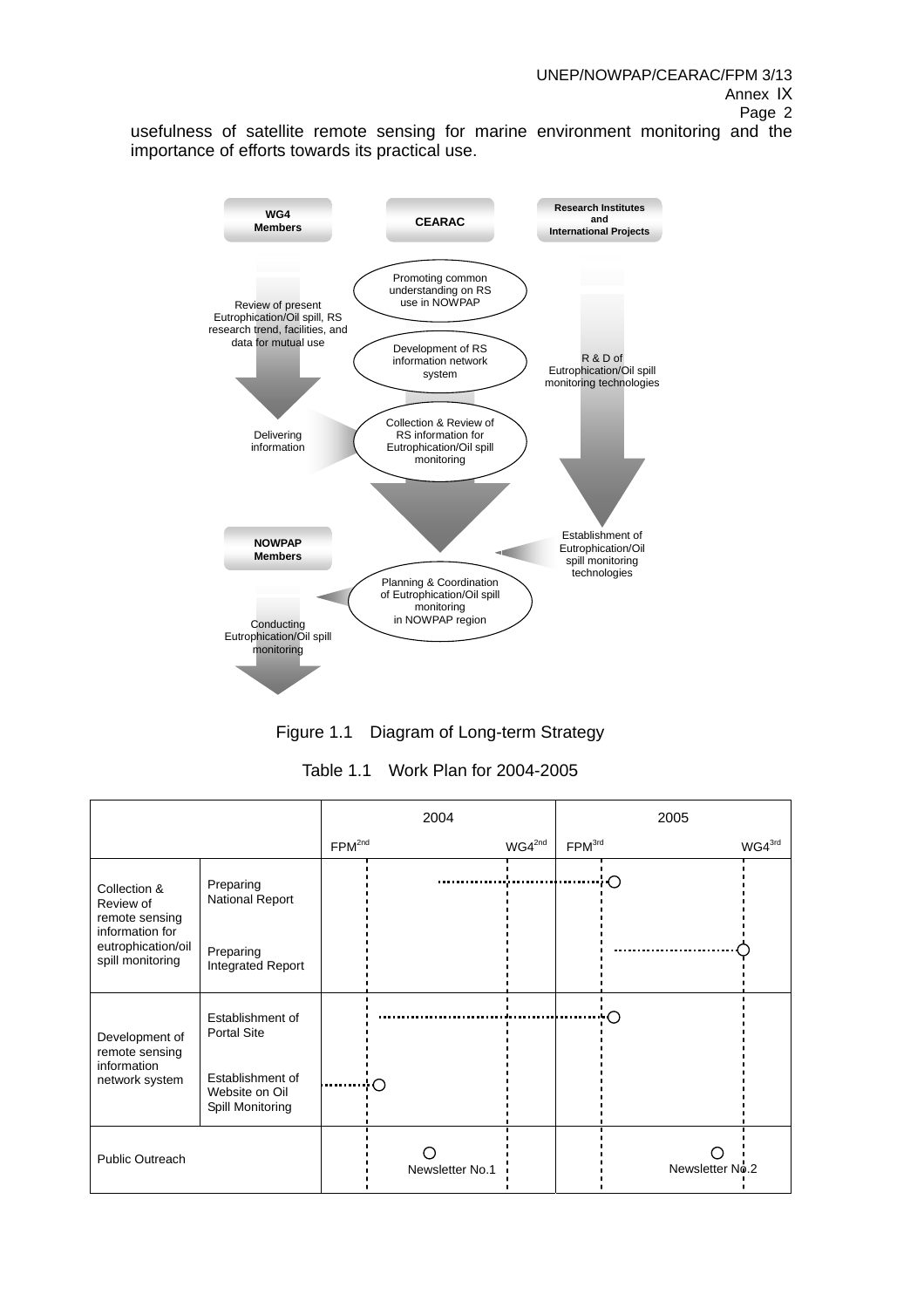## 2 Intersessional Activity

In the Second NOWPAP WG4 meeting held in October 2004, status of activities described in Section 1 was reported. Outcome to date and future activities are described in the following sections.

## 2.1 Preparing National Report

It was confirmed in the Second POMRAC FPM (May 2004) that the preparation of National Report was to be conducted with the highest priority for the time being. The content and the level of details to be put into National Report were discussed in the Second NOWPAP WG4 meeting, based on the draft National Reports prepared by each country according to preparation guidelines.

National Reports were then revised based on the comments made in the Second NOWPAP WG4 meeting, and submitted to CEARAC by July 2005 after detail check by FPs and related organizations.

## 2.2 Preparing Integrated Report

The contents of Integrated Report submitted to the second CEARAC FPM were not sufficiently consistent, as what were written in the National Reports, as National Reports were the basic reference for Integrated Report, and were not well aligned among each country. Given the situation, new sets of draft National Reports were prepared according to guidelines developed in the Second NOWPAP WG4 meeting, and the content of Integrated Report was then discussed based on the re-submitted National Reports.

National Reports were finalized in April 2005. Draft Integrated Report, written based on finalized National Reports, was distributed to NOWPAP WG4 members in July 2005. Revised Integrated Report will be prepared and published by the end of 2005, reflecting the comments made in the Third CEARAC FPM.

#### 2.3 Development of Remote Sensing Information Network System

#### 2.3.1 Establishment of Ocean Remote Sensing Portal Site

Various information and data on marine environment monitoring by remote sensing are scattered in organizations in every NOWPAP country. Consequently, it is difficult to share common information on latest research development, case studies on application, and future trends in NOWPAP region. To improve the situation, a portal site with links to related websites (shown in Fig. 2.2) was developed, as an experiment to share information and data (concept shown in Fig. 2.1).

The portal site started its operation in April 2005 at the following website address and it has been providing links to related websites in the NOWPAP region and major international organizations. The main feature of this site is offering more reliable information than the ordinary search engine can provide.

#### 2.3.2 Establishment of Website on Oil Spill Monitoring

Following the discussions in the first NOWPAP WG4 and memorandum between CEARAC and POI FEB RAS, establishment of website on oil spill monitoring was adopted as one of the activities taken up by NOWPAP WG4, mainly by POI FEB RAS.

With reflection of proposals made by CEARAC and MERRAC, the content and function of the website were presented at the Second NOWPAP WG4 meeting (Figure 2.3). During the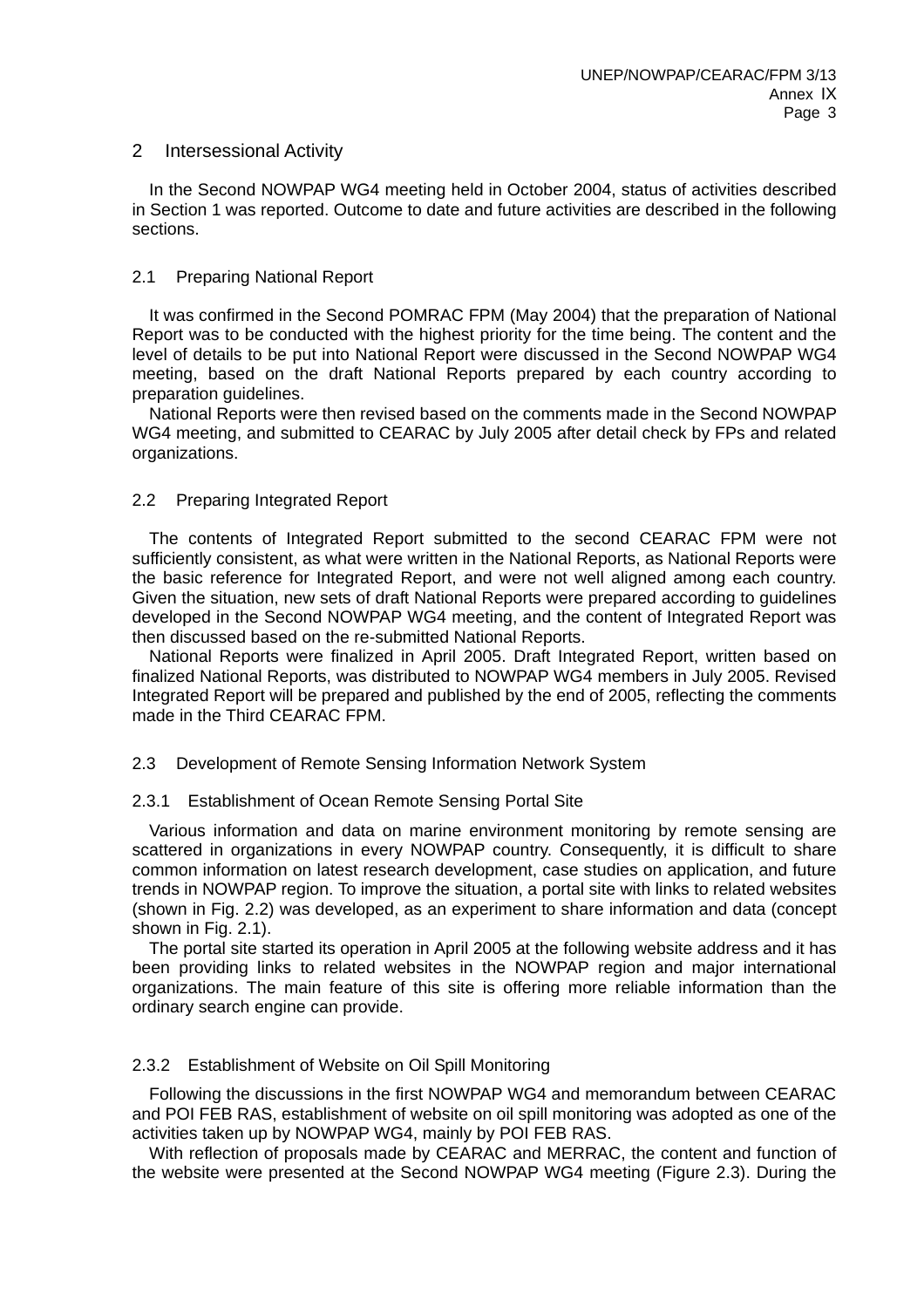meeting, maintenance and future plans for the website were also discussed. The website has been open to public since March 2005 at the following website address.

### 2.4 Public Outreach

 CEARAC Website was established (Figure 2.4), and the first newsletter was published. Reference materials used at CEARAC FPM and NOWPAP WG4, National Reports, and Integrated Report were parts of contents in the website.

## 2.5 Other related activities

2.5.1 International workshops on remote sensing of the marine environment in the NOWPAP Region

 NPEC has been organizing international workshops on remote sensing of the marine environment in the NOWPAP Region since 1999. The aim of these workshops is to contribute to the development of marine environmental monitoring technologies derived from remote sensing. It's the third workshop was held in Beijing, and experts of relevant countries (Japan, China, Korea and Russia) including NOWPAP WG4 members, attended to make presentations on remote sensing application, examples of marine environmental monitoring, research and development trends, and so on, and to exchange information.

## 2.5.2 Website upgrade of Marine Environmental Watch Project

 The Ministry of the Environment of Japan has contracted with NPEC since 2000 to prepare the Marine Environmental Watch Project as a NOWPAP promotion project. The purpose is to provide useful basic information for marine environmental conservation, utilizing satellite remotes sensing data. NPEC began operation of its receiving ground station in March 2002 and the system has been providing data, which are retrieved from NOAA AVHRR, Feng Yun-1 (FY-1) Multi-channel Visible and Infrared Scan Radiometer (MVISR) and TERRA/Aqua MODIS satellite instruments

 The website of the Marine Environmental Watch Project was upgraded in March 2005 for better promotion of utilization of satellite data. Some new functions were added to existing website such as explanation of method for data processing and analysis. The website also provides daily image of Sea Surface Temperature and Chlorophyll a concentration of the NOWPAP Region (Figure 2.5).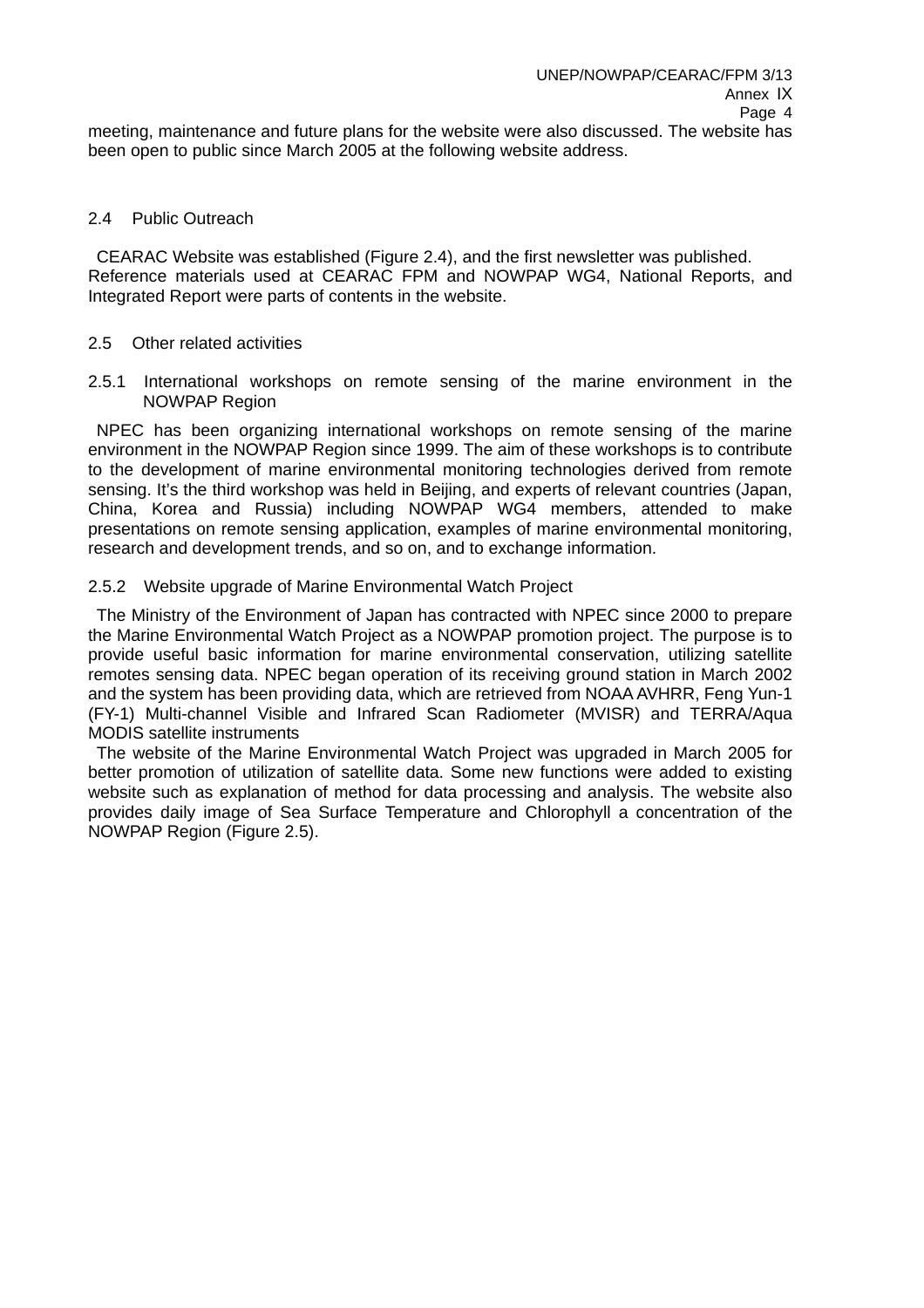





- 3 search categories are prepared: Country, Sensor, and Application. Only one keyword can be chosen in each category.
- Search results are classified into 'case study', 'research and development', 'distribution', 'reference literature', and 'others'.
- Search can also be done by random words.

Figure 2.2 Ocean Remote Sensing Portal site http://www.cearac-project.org/wg4/portalsite/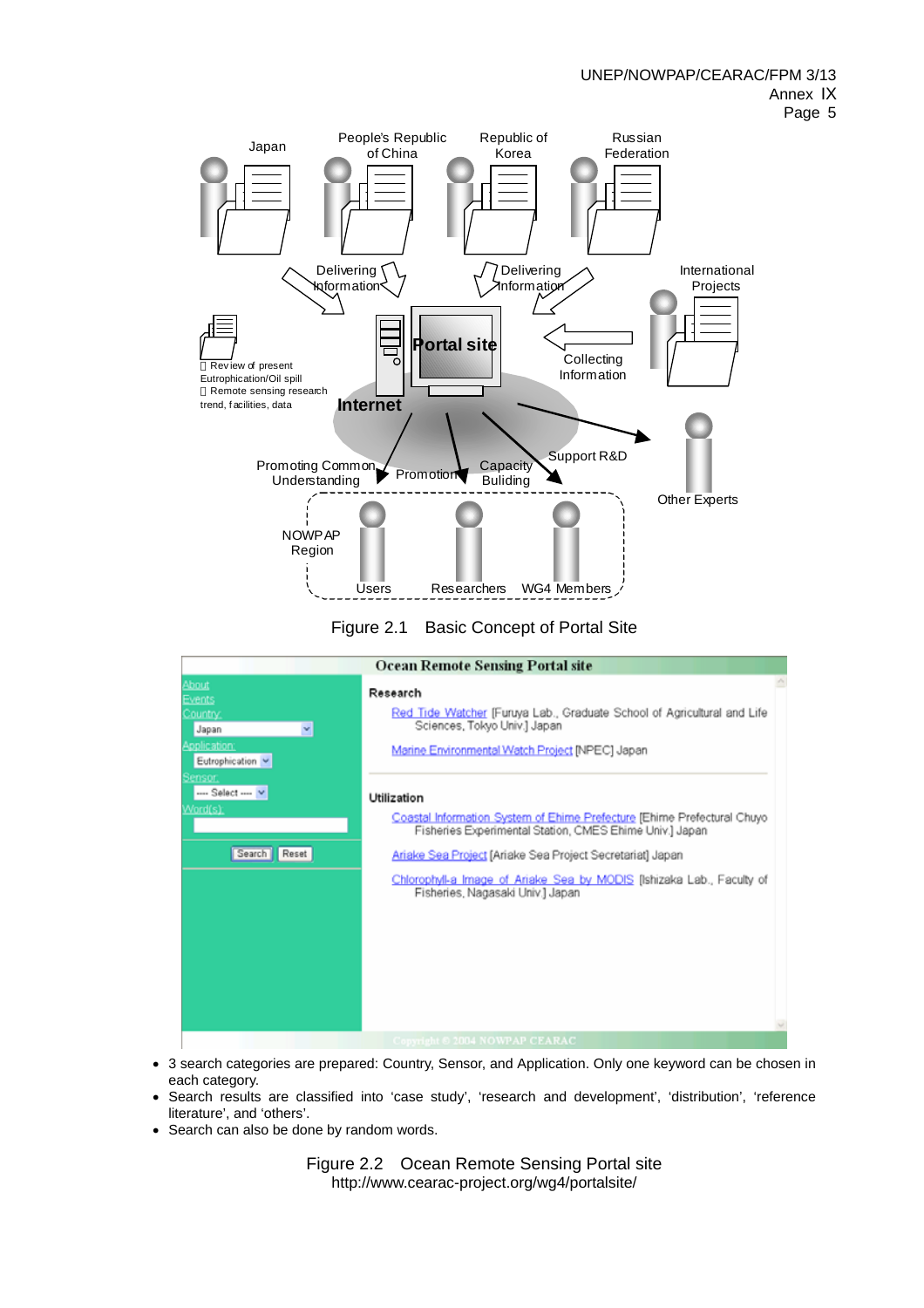



http://cearac.nowpap.org/